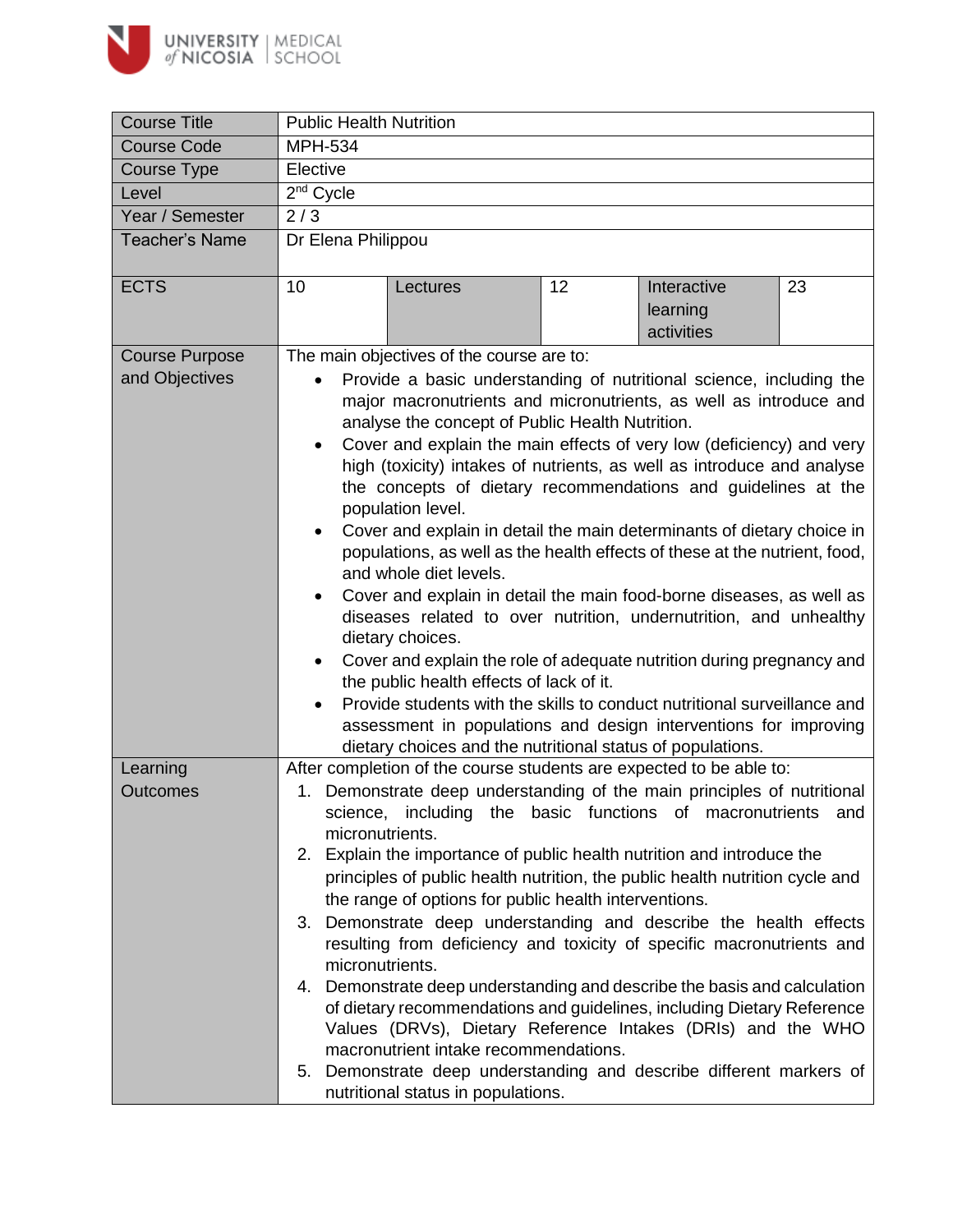|                       | Demonstrate deep understanding and describe the social, behavioural,<br>6.<br>economic and other determinants of dietary choice.<br>7. Demonstrate deep understanding and describe the main short and long<br>term health effects of specific nutrients (e.g. antioxidant vitamins,<br>saturated fat, sodium, etc.), foods (fruits and vegetables, red meat, etc.),<br>and diets as a whole (e.g. Mediterranean Diet, Western Diet, Low-GI<br>diet, etc.).<br>8. Demonstrate deep understanding and describe the main food-borne<br>diseases and related pathogens.<br>9. Describe in detail the main diseases resulting from over-nutrition<br>(including obesity, type 2 diabetes and related co-morbidities) both in<br>developed and developing countries.<br>10. Describe in detail the main diseases resulting from unhealthy dietary<br>choices (including cardiovascular and cerebrovascular diseases and<br>cancer) both in developed and developing countries.<br>11. Describe in detail the main diseases resulting from undernutrition<br>(including marasmus, wasting, and Kwashiorkor) both in developed and<br>developing countries.<br>12. Describe in detail the effects of malnutrition during pregnancy, both in<br>developed and developing countries.<br>13. Demonstrate deep understanding and describe the methods of<br>nutritional surveillance and assessment at the population level and be<br>able to perform these.<br>14. Design multi-disciplinary interventions for improving dietary choices and<br>the nutritional status of populations, as well as evaluation of their impact,<br>both in developing and developed countries. |          |                                                                                                                                                                                                                                      |  |  |
|-----------------------|-------------------------------------------------------------------------------------------------------------------------------------------------------------------------------------------------------------------------------------------------------------------------------------------------------------------------------------------------------------------------------------------------------------------------------------------------------------------------------------------------------------------------------------------------------------------------------------------------------------------------------------------------------------------------------------------------------------------------------------------------------------------------------------------------------------------------------------------------------------------------------------------------------------------------------------------------------------------------------------------------------------------------------------------------------------------------------------------------------------------------------------------------------------------------------------------------------------------------------------------------------------------------------------------------------------------------------------------------------------------------------------------------------------------------------------------------------------------------------------------------------------------------------------------------------------------------------------------------------------------------------------------------------------------|----------|--------------------------------------------------------------------------------------------------------------------------------------------------------------------------------------------------------------------------------------|--|--|
| Prerequisites         | MPH-511, MPH- 512,<br>MPH- 513, MPH- 521,<br>MPH-523, MPH-531.                                                                                                                                                                                                                                                                                                                                                                                                                                                                                                                                                                                                                                                                                                                                                                                                                                                                                                                                                                                                                                                                                                                                                                                                                                                                                                                                                                                                                                                                                                                                                                                                    | Required | None                                                                                                                                                                                                                                 |  |  |
| <b>Course Content</b> | 1. Introduction to nutritional science: macronutrients and micronutrients<br>Dietary deficiency and toxicity<br>2.<br>3. Dietary recommendations and guidelines at the population level<br>4. Markers of nutritional status in populations<br>5. Determinants of dietary choice in populations<br>6. Health effects of nutrients, foods, and diets<br>7. Major food-borne diseases<br>and developing countries<br>9. Diseases of undernutrition in developed and developing countries<br>and developing countries<br>11. Nutritional surveillance and assessment at the population level<br>and the nutritional status of populations                                                                                                                                                                                                                                                                                                                                                                                                                                                                                                                                                                                                                                                                                                                                                                                                                                                                                                                                                                                                                             |          | 8. Diseases of over-nutrition and unhealthy dietary choices in developed<br>10. Malnutrition during pregnancy and the public health effects in developed<br>12. Designing and evaluating interventions for improving dietary choices |  |  |

 $\blacktriangleright$ 

**UNIVERSITY** | MEDICAL<br>of NICOSIA | SCHOOL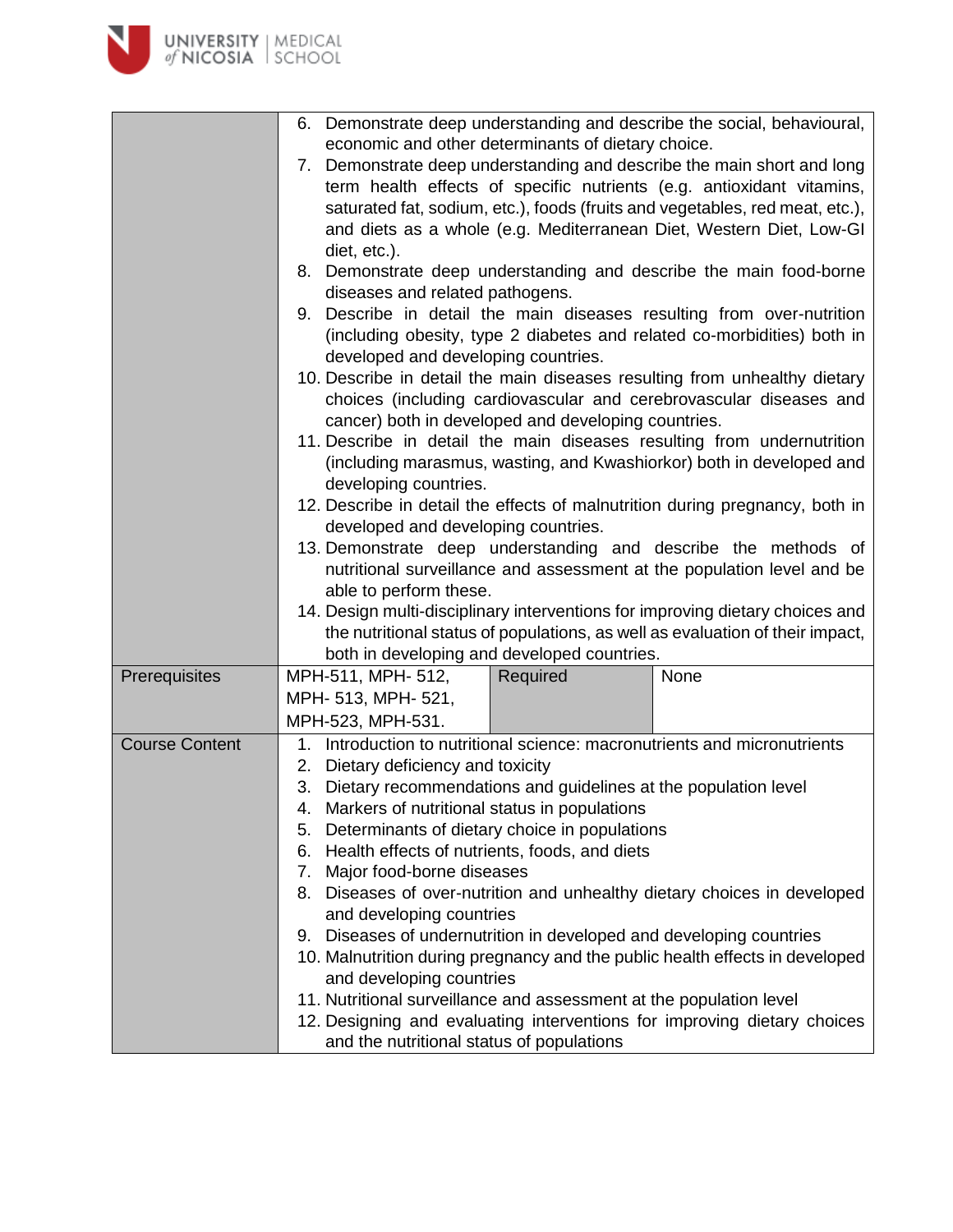

| Teaching<br>Methodology | This programme is delivered via distance learning (online) and includes<br>recorded lectures, interactive online tutorials (Webinars) and discussion<br>forums, as well as online exercises and other activities. |                                                                     |                                          |      |                                   |
|-------------------------|-------------------------------------------------------------------------------------------------------------------------------------------------------------------------------------------------------------------|---------------------------------------------------------------------|------------------------------------------|------|-----------------------------------|
| <b>Bibliography</b>     | <b>Required Textbooks / Reading:</b>                                                                                                                                                                              |                                                                     |                                          |      |                                   |
|                         | <b>Title</b>                                                                                                                                                                                                      | Author(s)                                                           | <b>Publisher</b>                         | Year | <b>ISBN</b>                       |
|                         | <b>Public Health</b><br><b>Nutrition</b>                                                                                                                                                                          | Buttriss JL,<br>Welch AA,<br>Keanery JM,<br>Lanham-New<br><b>SA</b> | <b>Wiley Blackwell</b>                   | 2018 | $978 - 1 -$<br>$118 -$<br>66097-3 |
|                         | Community<br>Nutrition $-$<br>Planning<br><b>Health</b><br>Promotion and<br>Disease<br>Prevention                                                                                                                 | Nnakwe N                                                            | Jones and<br><b>Bartlett</b><br>Learning | 2018 | $978 - 1 -$<br>2841-<br>0832-3    |
|                         | <b>Public Health</b><br>Nutrition-                                                                                                                                                                                | Stein N                                                             | Jones and<br><b>Bartlett</b>             | 2015 | $978 - 1 -$<br>4496-              |

## **Recommended Textbooks / Reading:**

Principles and Practice in **Community** and Global Health

| <b>Title</b>                                             | Author(s)                                                 | <b>Publisher</b>              | Year | <b>ISBN</b>                       |
|----------------------------------------------------------|-----------------------------------------------------------|-------------------------------|------|-----------------------------------|
| Nutrition for<br>Developing<br>Countries (3rd<br>$ed.$ ) | Savage King F,<br>Burgess A,<br>Quinn VJ, Osei<br>AK      | Oxford<br>University<br>Press | 2015 | 978-<br>0199685<br>226            |
| Introduction to<br>Human<br>Nutrition (3rd<br>$ed.$ )    | Lanham-New<br>SA, Hill TR,<br>Gallagher AM,<br>Vorster HH | Wiley-<br><b>Blackwell</b>    | 2019 | $978 - 1 -$<br>$119 -$<br>47697-9 |

Learning

9204-9